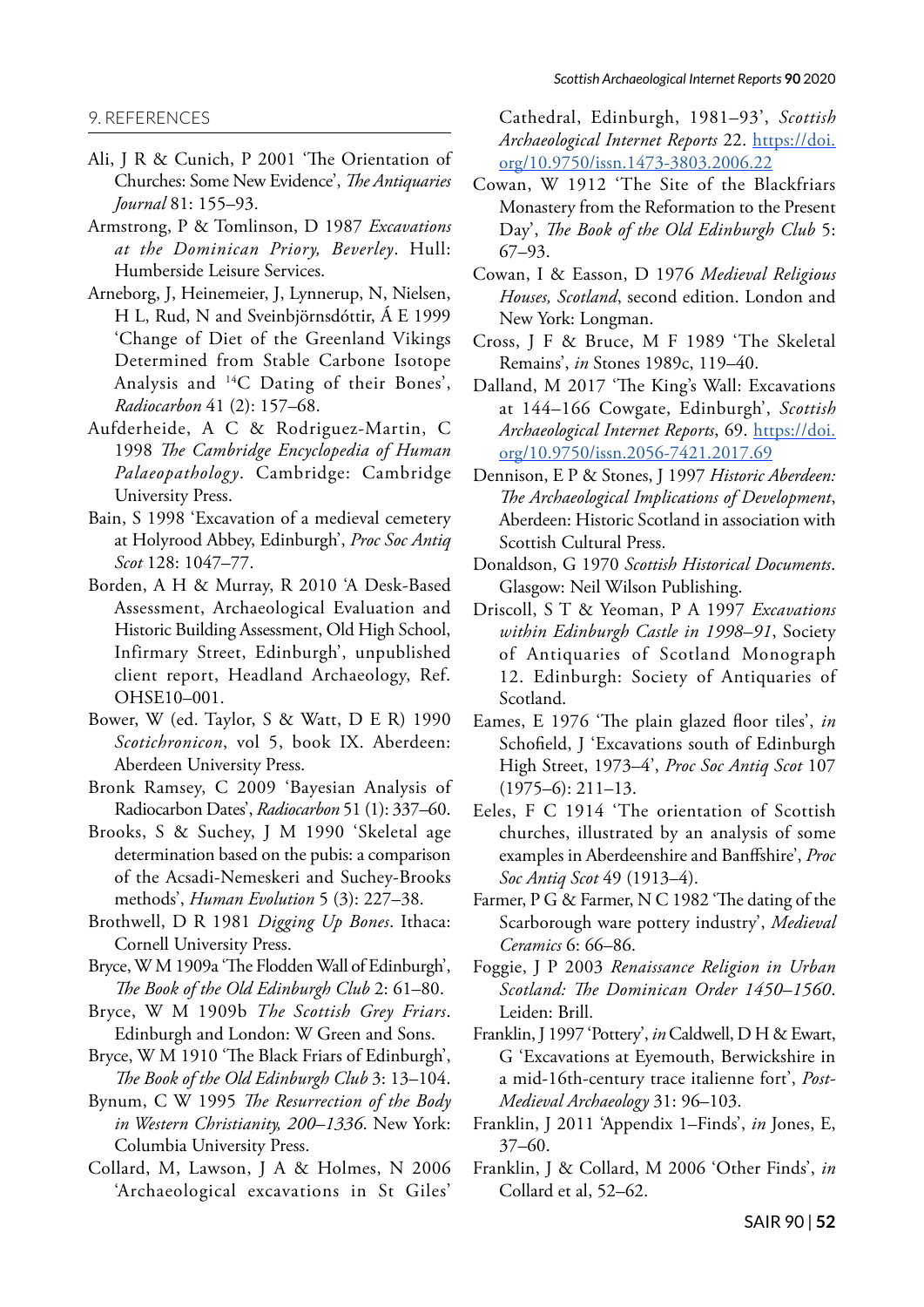- Franklin, J, Troy, C, Britton, K, Wilson, D & Lawson, J A 2019 *Past Lives of Leith: Archaeological Work for Edinburgh Trams*. Edinburgh: The City of Edinburgh Council.
- Gaimster, D 1997 *German Stoneware 1200–1900: Archaeology and Cultural History*. London: British Museum Press.
- Gilchrist, R & Sloane, B 2005 *Requiem: The Medieval Monastic Cemetery in Britain*. London: Museum of London Archaeology.
- Gittings, B M & Morrison, I W 2015 *The History of High School Yards*. [http://www.eeo.ed.ac.uk/](http://www.eeo.ed.ac.uk/public/hsy/) [public/hsy/.](http://www.eeo.ed.ac.uk/public/hsy/) Accessed 14 April 2019.
- Gourley, R & Turner, A 1977a *Historic Ayr: The Archaeological Implications of Development*. Glasgow: Scottish Burgh Survey, University of Glasgow.
- Gourley, R & Turner, A 1977b *Historic Inverness: The Archaeological Implications of Development*. Glasgow: Scottish Burgh Survey, University of Glasgow.
- Gourlay, R & Turner, A 1978 *Historic Stirling: The Archaeological Implications of Development*. Glasgow: Scottish Burgh Survey, University of Glasgow.
- Grant, J 1882 *Cassell's Old and New Edinburgh: Its History, Its People and Its Places*, 3 vols. London: Cassell, Petter, Galpin & Co.
- Greene, J P 1992 *Medieval Monasteries*. Leicester: Leicester University Press.
- Haggarty, G 2006 *A Gazetteer and Summary of French Pottery in Scotland c. 1150–c. 1650*. Edinburgh: National Museums of Scotland.
- Haggarty, G, Hall, D & Chenery, S 2011 *Sourcing Scottish Redwares*, Medieval Pottery Research Group Occasional Paper 5. London: Medieval Pottery Research Group.
- Hall, D 1996 'The Pottery', *in* Coleman, R 'Excavations at the Abbot's House, Maygate, Dunfermline', *Tayside and Fife Archaeological Journal* 2: 88–91.
- Hall, D 2006 'The ceramic building material', *in* Collard et al, 51.
- Halpin, A & Buckley, L 1995 'Archaeological excavations at the Dominican Priory, Drogheda, Co. Louth', *Proceedings of the Royal Irish Academy* 95C (5): 175–253.
- Harbottle, R B & Fraser, R 1987 'Blackfriars, Newcastle upon Tyne, after the Dissolution of

the Monasteries', *Archaeologia Aeliana 5th Series* 15: 23–149.

- Harris, S 2002 *The Placenames of Edinburgh*. Edinburgh: Steve Savage.
- Henderson, D 2006 'The Human Bones' *in* Collard et al, 27–41.
- Hinton, I 2006 'Church Alignment and Patronal Saint's Days', *The Antiquaries Journal* 86, 206–26.
- Holmes, N M M 1977 'Edinburgh Old Town, Advocates Close; NT 257 734–262 735: various sites along the Cowgate', *Discovery and Excavation in Scotland* 1977: 14.
- Hurley, M F 2004 'Bone Artefacts', *in* Fitzpatrick, E, O'Brien, M & Walsh, P (eds) *Archaeological investigations in Galway City, 1987–1998*, 463– 76. Wicklow: Wordwell.
- Hurley, M F & Sheenan, C M 1995 *Excavations of the Dominican Priory St. Mary's of the Isle, Cork*. Cork: Cork Corporation.
- Hurst, J G, Neal, D S, & van Beuningen, H J E 1986 'Pottery produced and traded in northwest Europe 1350–1650', *Rotterdam Papers VI: A contribution to medieval archaeology*. Rotterdam: Foundation 'Dutch Domestic Utensils'.
- Iscan M Y, Loth, S R & Wright, R K 1984 'Age estimation from the ribs by phase analysis: white males', *Journal of Forensic Sciences* 29: 1094–104.
- Iscan M Y, Loth, S R & Wright, R K 1985 'Age estimation from the ribs by phase analysis: white females', *Journal of Forensic Sciences* 30: 853–63.
- Jones, E 2011 'Through the Cowgate: life in 15thcentury Edinburgh as revealed by excavations at St Patrick's Church', *Scottish Archaeological Internet Reports* 42, [http://journals.socantscot.](http://journals.socantscot.org/index.php/sair/issue/view/70) [org/index.php/sair/issue/view/70.](http://journals.socantscot.org/index.php/sair/issue/view/70) Accessed 22 April 2019.
- Jones, R, Will, R, Haggarty, G & Hall, D 2003 'Sourcing Scottish White Gritty Ware', *Medieval Ceramics* 26/7 (2002/3): 45–84.
- Knowles, W H 1920 'The Black Friars Monastery in Newcastle', *Archaeologia Aeliana 3rd Series* 17: 314.
- Lambrick, G & Woods, H 1976 'Excavations on the 2nd site of the Dominican Priory, Oxford', *Oxoniensia* 41: 168–231.
- Lovejoy, C O, Meindl, R S, Pryzbeck, T R & Mensforth, R P 1985 'Chronological metamorphosis of the auricular surface of the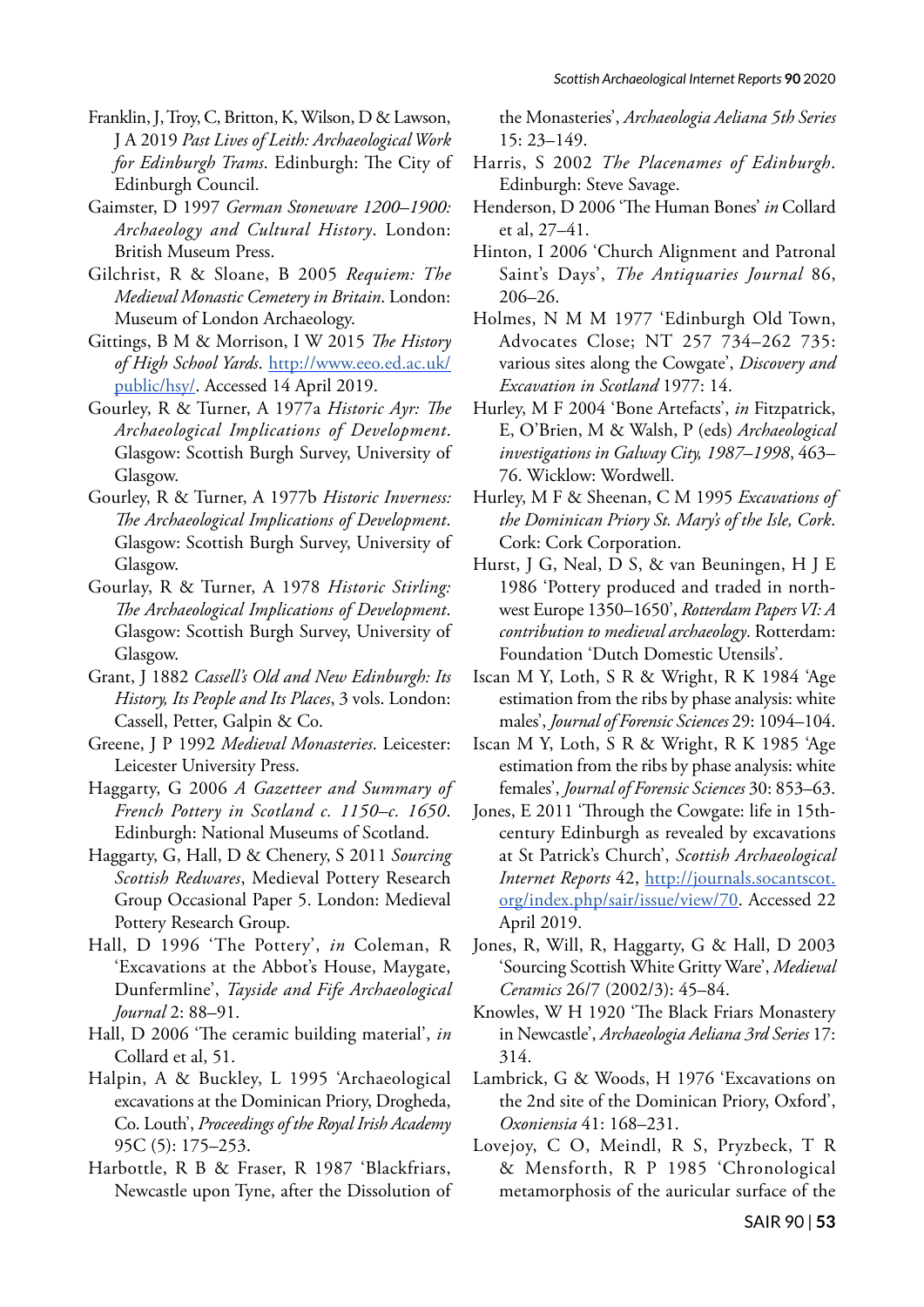ilium: a new method for determination of adult skeletal age at death', *American Journal of Physical Anthropology* 68: 15–28.

- MacGregor, A 1985 *Bone, Antler, Ivory & Horn: The Technology of Skeletal Materials Since the Roman Period*. London: Croom Helm.
- MacGregor, A, Mainman, A J & Rogers, N S H 1999 'Craft, Industry and Everyday Life: Bone, Antler, Ivory and Horn from Anglo-Scandinavian and Medieval York', *The Archaeology of York: The Small Finds*, vol 17/12. York: Council for British Archaeology.
- Malcolm, D C A 1937 *Medieval Edinburgh, Rhind Lectures in Archaeology 1937*. Edinburgh: Edinburgh Library.
- Margeson, S 1993 *Norwich Households: The Medieval and Post-medieval Finds from Norwich Survey Excavations 1971–1978*, East Anglian Archaeology Report 58. Norwich: Norwich Survey/Norfolk Museums Service.
- Milne, R (ed.) 1891 *Rental books of King James VI Hospital*. Perth.
- Murray, R 2014 'Old High School, Infirmary Street, Edinburgh: Archaeological Excavation', unpublished client report, Headland Archaeology, Ref. OHSE10–004.
- Nicholson, A 1997 'The Copper Alloy', *in* Hill, P *Whithorn and St Ninian: The Excavation of a Monastic Town, 1984–91*, 360–89. Stroud: Sutton Publishing Ltd.
- NCC (Northumberland County Council) 2009 *Berwick-upon-Tweed: Northumberland Extensive Urban Survey*, Northumberland County Council & English Heritage, [https://www.northumberland.](https://www.northumberland.gov.uk/NorthumberlandCountyCouncil/media/Planning-and-Building/Conservation/Archaeology/Berwick.pdf) [gov.uk/NorthumberlandCountyCouncil/](https://www.northumberland.gov.uk/NorthumberlandCountyCouncil/media/Planning-and-Building/Conservation/Archaeology/Berwick.pdf) [media/Planning-and-Building/Conservation/](https://www.northumberland.gov.uk/NorthumberlandCountyCouncil/media/Planning-and-Building/Conservation/Archaeology/Berwick.pdf) [Archaeology/Berwick.pdf](https://www.northumberland.gov.uk/NorthumberlandCountyCouncil/media/Planning-and-Building/Conservation/Archaeology/Berwick.pdf). Accessed 13 August 2019.
- Norton, C 1994 'Medieval Floor Tiles in Scotland', *in* Higgit, J (ed.) 'Medieval Art and Architecture in the Diocese of St Andrews', *British Archaeology Association Conference Transactions* 1986: 137–73.
- Oram, R 2012 *Alexander II, King of Scots 1214– 1249*. Edinburgh: John Donald.
- Page, R & Page, C 1996 'Blackfriars of Stirling', *Proc Soc Antiq Scot* 126: 881–8.
- Page, R & Page, C 1997 'An Excavation at the Church of the Blackfriars, Stirling',

*Scottish Archaeological Journal* 20 (1996–7), 103–11.

- Poulton, R & Woods, H 1984 *Excavations on the Site of the Dominican Friary at Guildford in 1974 and 1975*, Research Volume of the Surrey Archaeological Society No. 9. Gloucester: Alan Sutton Publishing Limited.
- Reimer, P J, Bard, E, Bayliss, A, Beck, J W, Blackwell, P G, Bronk Ramsey, C, Grootes, P M, Guilderson, T P, Haflidason, H, Hajdas, I, Hatté, C, Heaton, T J, Hoffmann, D L, Hogg, A G, Hughen, K A, Kaiser, K F, Kromer, B, Manning, S W, Niu, M, Reimer, R W, Richards, D A, Scott, E M, Southon, J R, Staff, R A, Turney, C S M and van der Plicht, J 2013 'IntCal13 and Marine13 Radiocarbon Age Calibration Curves 0–50,000 Years cal BP', *Radiocarbon* 55 (4), 1,869–87.
- Ritchie, J N G & Ritchie, A 1981 *Scotland: Archaeology and Early History, Ancient Peoples and Places*. London: Thames and Hudson.
- Ross, A 1981 *Dogs of the Lord: The Story of the Dominican Order in Scotland*. Edinburgh: Edinburgh City Museums and Art Galleries.
- RCAHMS (Royal Commission on the Ancient and Historical Monuments of Scotland) 1929 *The Royal Commission on the Ancient and Historical Monuments and Constructions of Scotland: Tenth report with inventory of monuments and constructions in the counties of Midlothian and West Lothian*. Edinburgh: HMSO.
- Russell, N, Cook, G T, Ascough, P L & Scott, E M 2015 'A period of calm in Scottish seas: A comprehensive study of ∆R values for the northern British Isles coast and the consequent implications for archaeology and oceanography', *Quaternary Geochronology* 30: 34–41.
- Ryder, P F 1985 *The Medieval Cross Slab Grave Cover in County Durham*, Architectural and Archaeological Society of Durham and Northumberland Research Report 1. Durham: Architectural and Archaeological Society of Durham and Northumberland.
- Ryder, P F 2000 'Medieval Cross Slab Grave Covers in Northumberland, 1: South West Northumberland', *Archaeologia Aeliana 5th Series* 28: 51–110.
- Ryder, P F 2002 'Medieval Cross Slab Grave Covers in Northumberland, 2: Newcastle and South